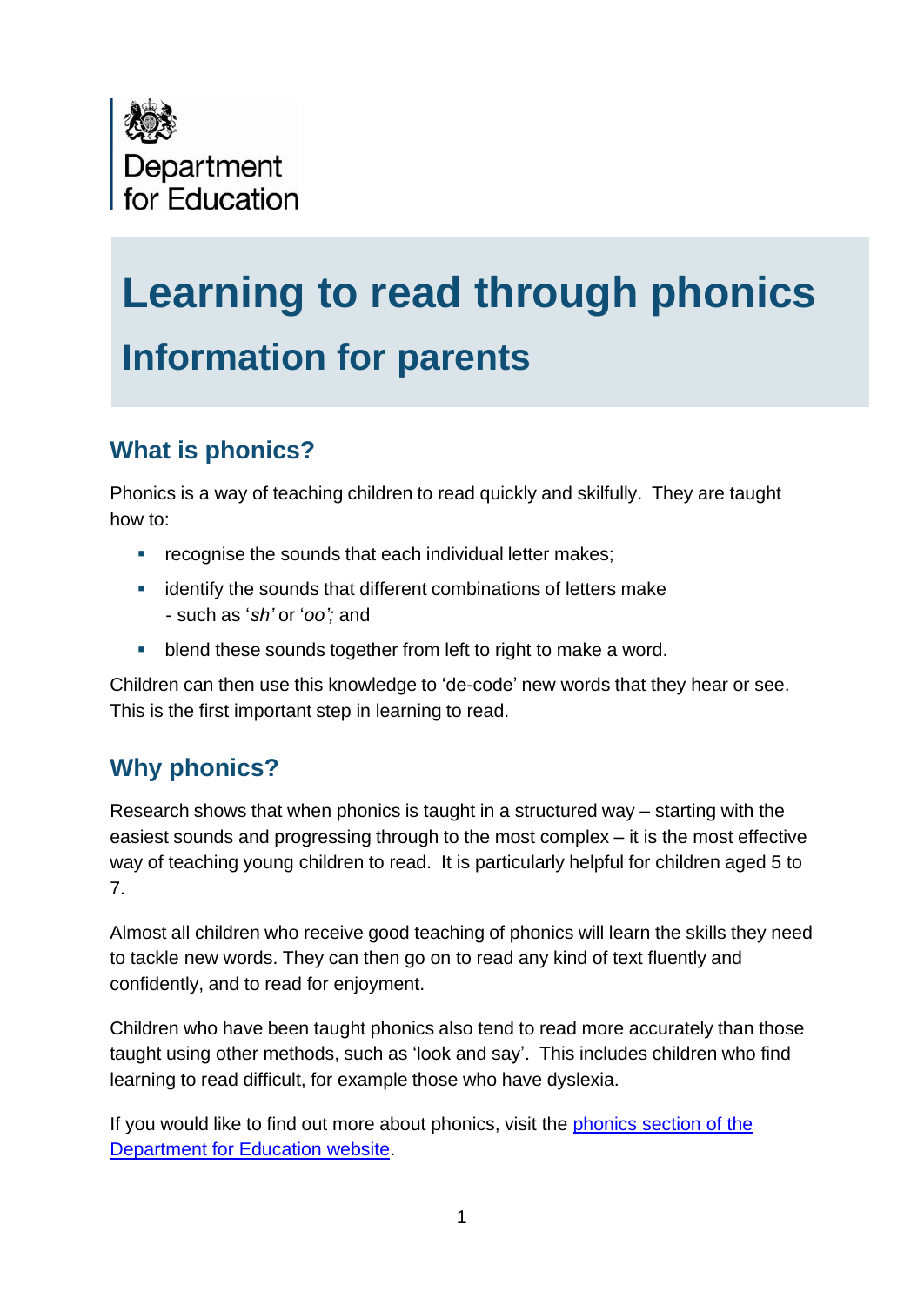# **What is the phonics screening check?**

The phonics screening check is a quick and easy check of your child's phonics knowledge. It helps your school confirm whether your child has made the expected progress.

In 2013 the check will take place during the week commencing Monday 17 June.

### **How does the check work?**

- Your child will sit with a teacher he or she knows and be asked to read 40 words aloud.
- Your child may have read some of the words before, while others will be completely new.
- The check normally takes just a few minutes to complete and there is no time limit. If your child is struggling, the teacher will stop the check. The check is carefully designed not to be stressful for your child.

## **What are 'non-words'?**

The check will contain a mix of real words and 'non-words' (or 'nonsense words'). Your child will be told before the check that there will be non-words that he or she will not have seen before. Many children will be familiar with this because many schools already use 'non-words' when they teach phonics.

Non-words are important to include because words such as 'vap' or 'jound' are new to all children. Children cannot read the non-words by using their memory or vocabulary; they have to use their decoding skills. This is a fair way to assess their ability to decode.

# **After the check**

Your school should tell you about your child's progress in phonics and how he or she has done in the screening check in the last half-term of year 1. If your child has found the check difficult, your child's school should also tell you what support they have put in place to help him or her improve. You might like to ask how you can support your child to take the next step in reading. Children who have not met the standard in year 1 will retake the check in year 2.

All children are individuals and develop at different rates. The screening check ensures that teachers understand which children need extra help with phonic decoding.